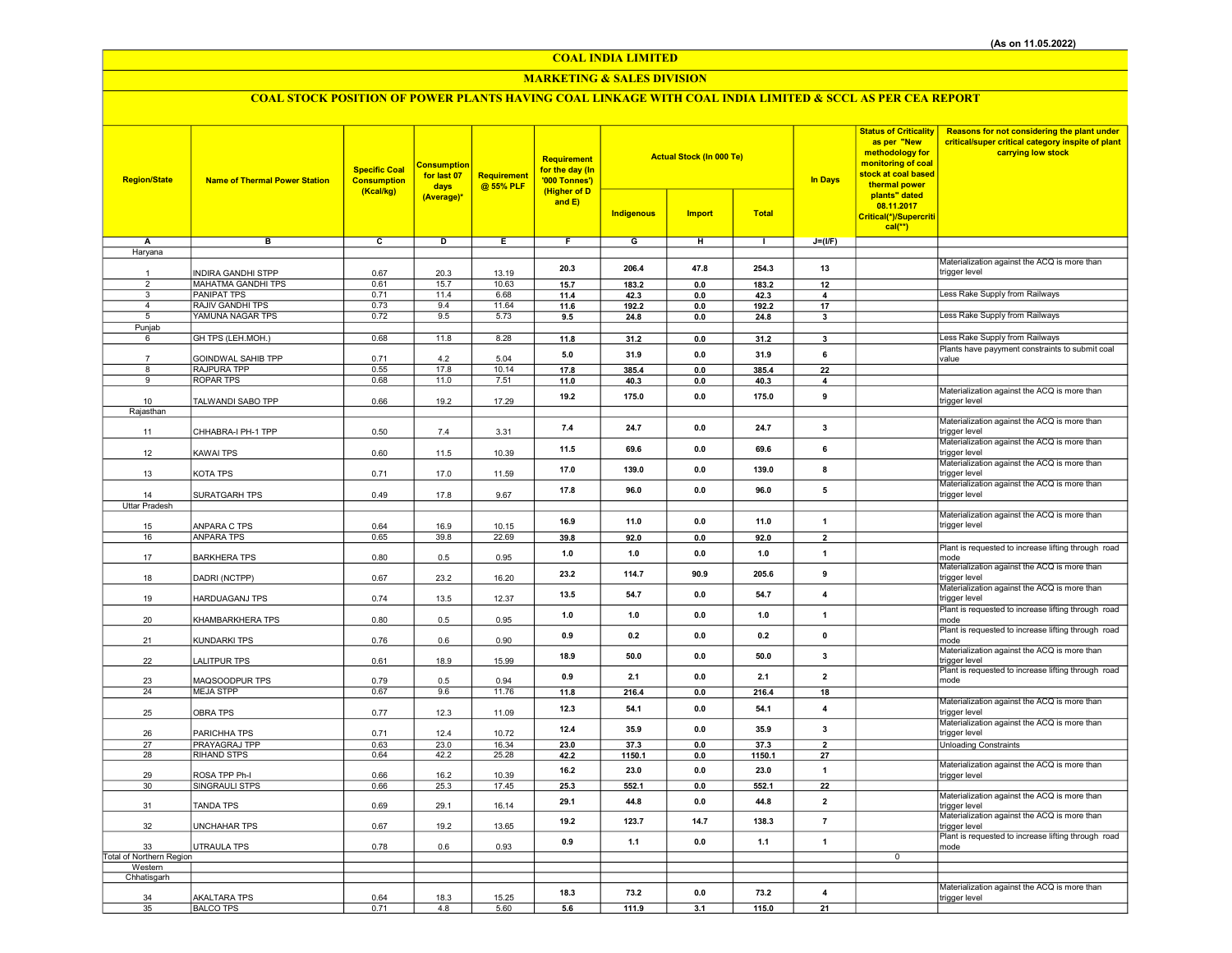#### COAL INDIA LIMITED

## MARKETING & SALES DIVISION

## COAL STOCK POSITION OF POWER PLANTS HAVING COAL LINKAGE WITH COAL INDIA LIMITED & SCCL AS PER CEA REPORT

| <b>Region/State</b> | <b>Name of Thermal Power Station</b>         | <b>Specific Coal</b><br><b>Consumption</b><br>(Kcal/kg) | <b>Consumption</b><br>for last 07<br>days<br>(Average)* | <b>Requirement</b><br>@ 55% PLF | <b>Requirement</b><br>for the day (In<br>'000 Tonnes')<br>(Higher of D<br>and E) | <b>Indigenous</b> | <b>Actual Stock (In 000 Te)</b><br><b>Import</b> | <b>Total</b>   | <b>In Days</b> | <b>Status of Criticality</b><br>as per "New<br>methodology for<br>monitoring of coal<br>stock at coal based<br>thermal power<br>plants" dated<br>08.11.2017<br>Critical(*)/Supercriti<br>$cal$ <sup>**</sup> ) | Reasons for not considering the plant under<br>critical/super critical category inspite of plant<br>carrying low stock |
|---------------------|----------------------------------------------|---------------------------------------------------------|---------------------------------------------------------|---------------------------------|----------------------------------------------------------------------------------|-------------------|--------------------------------------------------|----------------|----------------|----------------------------------------------------------------------------------------------------------------------------------------------------------------------------------------------------------------|------------------------------------------------------------------------------------------------------------------------|
| Α                   | в                                            | $\overline{c}$                                          | D                                                       | Е.                              | F.                                                                               | G                 | н                                                | $\blacksquare$ | $J=(I/F)$      |                                                                                                                                                                                                                |                                                                                                                        |
|                     |                                              |                                                         |                                                         |                                 |                                                                                  |                   |                                                  |                |                |                                                                                                                                                                                                                | Materialization against the ACQ is more than                                                                           |
| 36                  | <b>BANDAKHAR TPP</b>                         | 0.71                                                    | 4.9                                                     | 2.81                            | 4.9                                                                              | 6.7               | 0.0                                              | 6.7            | $\mathbf{1}$   |                                                                                                                                                                                                                | trigger level                                                                                                          |
| 37                  | <b>BARADARHA TPS</b>                         | 0.77                                                    | 20.3                                                    | 12.25                           | 20.3                                                                             | 192.1             | 0.0                                              | 192.1          | 9              |                                                                                                                                                                                                                |                                                                                                                        |
| 38                  | <b>BHILAI TPS</b>                            | 0.76                                                    | 7.9                                                     | 5.01                            | 7.9                                                                              | 90.7              | 0.0                                              | 90.7           | 12             |                                                                                                                                                                                                                |                                                                                                                        |
| 39                  | <b>BINJKOTE TPP</b>                          | 0.75                                                    | 0.0                                                     | 5.95                            | 6.0                                                                              | 25.1              | 0.0                                              | 25.1           | $\overline{4}$ |                                                                                                                                                                                                                | Materialization against the ACQ is more than<br>trigger level                                                          |
| 40                  | <b>DSPM TPS</b>                              | 0.69                                                    | 8.5                                                     | 4.56                            | 8.5                                                                              | 29.9              | 0.0                                              | 29.9           | $\overline{4}$ |                                                                                                                                                                                                                |                                                                                                                        |
| 41                  | <b>KORBA STPS</b>                            | 0.67                                                    | 45.1                                                    | 22.94                           | 45.1                                                                             | 492.0             | 0.0                                              | 492.0          | 11             |                                                                                                                                                                                                                |                                                                                                                        |
| 42                  | KORBA-WEST TPS                               | 0.78                                                    | 18.3                                                    | 13.79                           | 18.3                                                                             | 195.2             | 0.0                                              | 195.2          | 11             |                                                                                                                                                                                                                |                                                                                                                        |
| 43                  | <b>LARA TPP</b>                              | 0.66                                                    | 22.9                                                    | 13.92                           | 22.9                                                                             | 296.7             | 0.0                                              | 296.7          | 13             |                                                                                                                                                                                                                |                                                                                                                        |
|                     |                                              |                                                         |                                                         |                                 | 6.3                                                                              | 11.5              | 0.0                                              | 11.5           | $\overline{2}$ |                                                                                                                                                                                                                | Materialization against the ACQ is more than                                                                           |
| 44                  | NAWAPARA TPP                                 | 0.79                                                    | 1.6                                                     | 6.28                            |                                                                                  |                   |                                                  |                |                |                                                                                                                                                                                                                | trigger level                                                                                                          |
| 45                  | PATHADI TPP                                  | 0.65                                                    | 5.4                                                     | 5.18                            | 5.4                                                                              | 52.6              | 0.0                                              | 52.6           | 10             |                                                                                                                                                                                                                | Supply restricted considering high stock at their<br>end                                                               |
| 46                  | SIPAT STPS                                   | 0.68                                                    | 28.7                                                    | 26.62                           | 28.7                                                                             | 559.8             | 0.0                                              | 559.8          | 20             |                                                                                                                                                                                                                |                                                                                                                        |
|                     |                                              |                                                         |                                                         |                                 | 29.6                                                                             | 174.0             | 0.0                                              | 174.0          | 6              |                                                                                                                                                                                                                | Materialization against the ACQ is more than                                                                           |
| 47                  | TAMNAR TPP                                   | 0.84                                                    | 29.6                                                    | 26.52                           |                                                                                  |                   |                                                  |                |                |                                                                                                                                                                                                                | trigger level                                                                                                          |
|                     |                                              |                                                         |                                                         |                                 | 16.4                                                                             | 96.5              | 0.0                                              | 96.5           | 6              |                                                                                                                                                                                                                | Materialization against the ACQ is more than                                                                           |
| 48<br>Gujarat       | <b>UCHPINDA TPP</b>                          | 0.75                                                    | 16.4                                                    | 14.22                           |                                                                                  |                   |                                                  |                |                |                                                                                                                                                                                                                | trigger level                                                                                                          |
|                     |                                              |                                                         |                                                         |                                 |                                                                                  |                   |                                                  |                |                |                                                                                                                                                                                                                | Materialization against the ACQ is more than                                                                           |
| 49                  | <b>GANDHI NAGAR TPS</b>                      | 0.69                                                    | 8.3                                                     | 5.71                            | 8.3                                                                              | 20.7              | 0.0                                              | 20.7           | $\overline{2}$ |                                                                                                                                                                                                                | trigger level                                                                                                          |
| 50                  | SABARMATI (D-F STATIONS)                     | 0.57                                                    | 4.7                                                     | 2.74                            | 4.7                                                                              | 20.3              | 63.2                                             | 83.4           | #REF!          |                                                                                                                                                                                                                |                                                                                                                        |
|                     |                                              |                                                         |                                                         |                                 | 10.9                                                                             | 48.2              | 0.0                                              | 48.2           | 4              |                                                                                                                                                                                                                | Materialization against the ACQ is more than                                                                           |
| 51                  | <b>UKAI TPS</b>                              | 0.67                                                    | 10.9                                                    | 9.85                            |                                                                                  |                   |                                                  |                |                |                                                                                                                                                                                                                | trigger level                                                                                                          |
| 52                  | <b>WANAKBORI TPS</b>                         | 0.67                                                    | 28.5                                                    | 20.22                           | 28.5                                                                             | 177.1             | 0.0                                              | 177.1          | 6              |                                                                                                                                                                                                                | Materialization against the ACQ is more than<br>trigger level                                                          |
| Madhya Pradesh      |                                              |                                                         |                                                         |                                 |                                                                                  |                   |                                                  |                |                |                                                                                                                                                                                                                |                                                                                                                        |
| 53                  | <b>AMARKANTAK EXT TPS</b>                    | 0.65                                                    | 2.8                                                     | 1.80                            | 2.8                                                                              | 51.0              | 0.0                                              | 51.0           | 18             |                                                                                                                                                                                                                |                                                                                                                        |
| 54                  | <b>ANUPPUR TPP</b>                           | 0.65                                                    | 26.1                                                    | 10.31                           | 26.1                                                                             | 117.6             | 0.0                                              | 117.6          | 4              |                                                                                                                                                                                                                |                                                                                                                        |
|                     |                                              |                                                         |                                                         |                                 | 7.0                                                                              | 33.8              | 0.0                                              | 33.8           | 5              |                                                                                                                                                                                                                | Materialization against the ACQ is more than                                                                           |
| 55                  | <b>BINA TPS</b>                              | 0.74                                                    | 7.0                                                     | 4.88                            |                                                                                  |                   |                                                  |                |                |                                                                                                                                                                                                                | trigger level                                                                                                          |
| 56                  | <b>GADARWARA TPP</b>                         | 0.66                                                    | 19.8                                                    | 13.93                           | 19.8                                                                             | 87.8              | 23.3                                             | 111.1          | 6              |                                                                                                                                                                                                                | Materialization against the ACQ is more than                                                                           |
|                     |                                              |                                                         |                                                         |                                 |                                                                                  |                   |                                                  |                |                |                                                                                                                                                                                                                | trigger level<br>Materialization against the ACQ is more than                                                          |
| 57                  | KHARGONE STPP                                | 0.60                                                    | 9.1                                                     | 10.45                           | 10.4                                                                             | 141.4             | 114.8                                            | 256.2          | 25             |                                                                                                                                                                                                                | trigger level                                                                                                          |
| 58                  | SANJAY GANDHI TPS                            | 0.82                                                    | 15.2                                                    | 14.57                           | 15.2                                                                             | 43.5              | 0.0                                              | 43.5           | 3              |                                                                                                                                                                                                                | Non payment of dues                                                                                                    |
| 59                  | SATPURA TPS                                  | 0.67                                                    | 7.4                                                     | 11.79                           | 11.8                                                                             | 55.0              | 0.0                                              | 55.0           | 5              |                                                                                                                                                                                                                | Non Payment of Dues                                                                                                    |
|                     |                                              |                                                         |                                                         |                                 | 7.9                                                                              | 21.2              | 0.0                                              | 21.2           | 3              |                                                                                                                                                                                                                | Materialization against the ACQ is more than                                                                           |
| 60                  | <b>SEIONI TPP</b>                            | 0.64                                                    | 7.9                                                     | 5.06                            |                                                                                  |                   |                                                  |                |                |                                                                                                                                                                                                                | trigger level                                                                                                          |
| 61<br>62            | SHREE SINGAJI TPP<br><b>VINDHYACHAL STPS</b> | 0.71                                                    | 31.5<br>64.7                                            | 23.50<br>43.60                  | 31.5                                                                             | 136.6             | 0.0                                              | 136.6          | 4              |                                                                                                                                                                                                                | Non Payment of Dues                                                                                                    |
| Maharashtra         |                                              | 0.69                                                    |                                                         |                                 | 64.7                                                                             | 1626.4            | 0.0                                              | 1626.4         | 25             |                                                                                                                                                                                                                |                                                                                                                        |
|                     |                                              |                                                         |                                                         |                                 |                                                                                  |                   |                                                  |                |                |                                                                                                                                                                                                                | Materialization against the ACQ is more than                                                                           |
| 63                  | <b>AMRAVATI TPS</b>                          | 0.62                                                    | 18.8                                                    | 11.07                           | 18.8                                                                             | 25.9              | 0.0                                              | 25.9           | $\overline{1}$ |                                                                                                                                                                                                                | trigger level                                                                                                          |
| 64                  | <b>BHUSAWAL TPS</b>                          | 0.72                                                    | 16.6                                                    | 11.44                           | 16.6                                                                             | 42.8              | 0.0                                              | 42.8           | $\mathbf{3}$   |                                                                                                                                                                                                                | Non payment of dues                                                                                                    |
| 65                  | <b>BUTIBORI TPP</b>                          | 0.67                                                    | 0.0                                                     | 5.31                            | 5.3                                                                              | 59.7              | 0.0                                              | 59.7           | 11             |                                                                                                                                                                                                                |                                                                                                                        |
| 66                  | CHANDRAPUR(MAHARASHTRA) STPS                 | 0.78                                                    | 38.1                                                    | 30.17                           | 38.1                                                                             | 268.1             | 0.0                                              | 268.1          | $\overline{7}$ |                                                                                                                                                                                                                | Non payment of dues                                                                                                    |
| 67                  | DAHANU TPS                                   | 0.62                                                    | 6.9                                                     | 4.09                            | 6.9                                                                              | 4.4               | 0.0                                              | 4.4            | $\mathbf{1}$   |                                                                                                                                                                                                                | Materialization against the ACQ is more than<br>trigger level                                                          |
|                     |                                              |                                                         |                                                         |                                 |                                                                                  |                   |                                                  |                |                |                                                                                                                                                                                                                | Materialization against the ACQ is more than                                                                           |
| 68                  | DHARIWAL TPP                                 | 0.67                                                    | 7.5                                                     | 5.34                            | 7.5                                                                              | 66.8              | 0.0                                              | 66.8           | 9              |                                                                                                                                                                                                                | trigger level                                                                                                          |
|                     |                                              |                                                         |                                                         |                                 | 8.4                                                                              | 48.4              | 0.0                                              | 48.4           | 6              |                                                                                                                                                                                                                | Materialization against the ACQ is more than                                                                           |
| 69                  | <b>GMR WARORA TPS</b>                        | 0.67                                                    | 8.4                                                     | 5.29                            |                                                                                  |                   |                                                  |                |                |                                                                                                                                                                                                                | trigger level                                                                                                          |
| 70                  | KHAPARKHEDA TPS                              | 0.89                                                    | 20.9                                                    | 15.72                           | 20.9                                                                             | 135.8             | $\mathbf{0.0}$                                   | 135.8          | $\overline{7}$ |                                                                                                                                                                                                                | Materialization against the ACQ is more than<br>trigger level                                                          |
| 71                  | KORADI TPS                                   | 0.76                                                    | 31.8                                                    | 22.08                           | 31.8                                                                             | 44.4              | $\mathbf{0.0}$                                   | 44.4           | $\mathbf{1}$   |                                                                                                                                                                                                                | Non payment of dues                                                                                                    |
|                     |                                              |                                                         |                                                         |                                 |                                                                                  |                   |                                                  |                |                |                                                                                                                                                                                                                | Materialization against the ACQ is more than                                                                           |
| 72                  | <b>MAUDA TPS</b>                             | 0.70                                                    | 29.3                                                    | 21.29                           | 29.3                                                                             | 33.6              | 30.3                                             | 63.9           | $\mathbf{2}$   |                                                                                                                                                                                                                | trigger level                                                                                                          |
| 73                  | <b>NASIK TPS</b>                             | 0.81                                                    | 9.9                                                     | 6.72                            | 9.9                                                                              | 20.4              | 0.0                                              | 20.4           | $\overline{2}$ |                                                                                                                                                                                                                | Non payment of dues                                                                                                    |
| 74                  | <b>PARAS TPS</b>                             | 0.74                                                    | 5.8                                                     | 4.90                            | 5.8                                                                              | 59.6              | 0.0                                              | 59.6           | 10             |                                                                                                                                                                                                                | Non payment of dues                                                                                                    |
| 75                  | <b>PARLITPS</b>                              | 0.67                                                    | 7.2                                                     | 6.65                            | 7.2                                                                              | 114.0             | 0.0                                              | 114.0          | 16             |                                                                                                                                                                                                                | Non payment of dues                                                                                                    |
|                     |                                              |                                                         |                                                         |                                 | 16.1                                                                             | 25.6              | 13.2                                             | 38.8           | $\mathbf{2}$   |                                                                                                                                                                                                                | Materialization against the ACQ is more than                                                                           |
| 76                  | SOLAPUR STPS                                 | 0.56                                                    | 16.1                                                    | 9.73                            |                                                                                  |                   |                                                  |                |                |                                                                                                                                                                                                                | trigger level<br>Materialization against the ACQ is more than                                                          |
| 77                  | TIRORA TPS                                   | 0.66                                                    | 43.7                                                    | 28.73                           | 43.7                                                                             | 186.8             | 0.0                                              | 186.8          | 4              |                                                                                                                                                                                                                | trigger level                                                                                                          |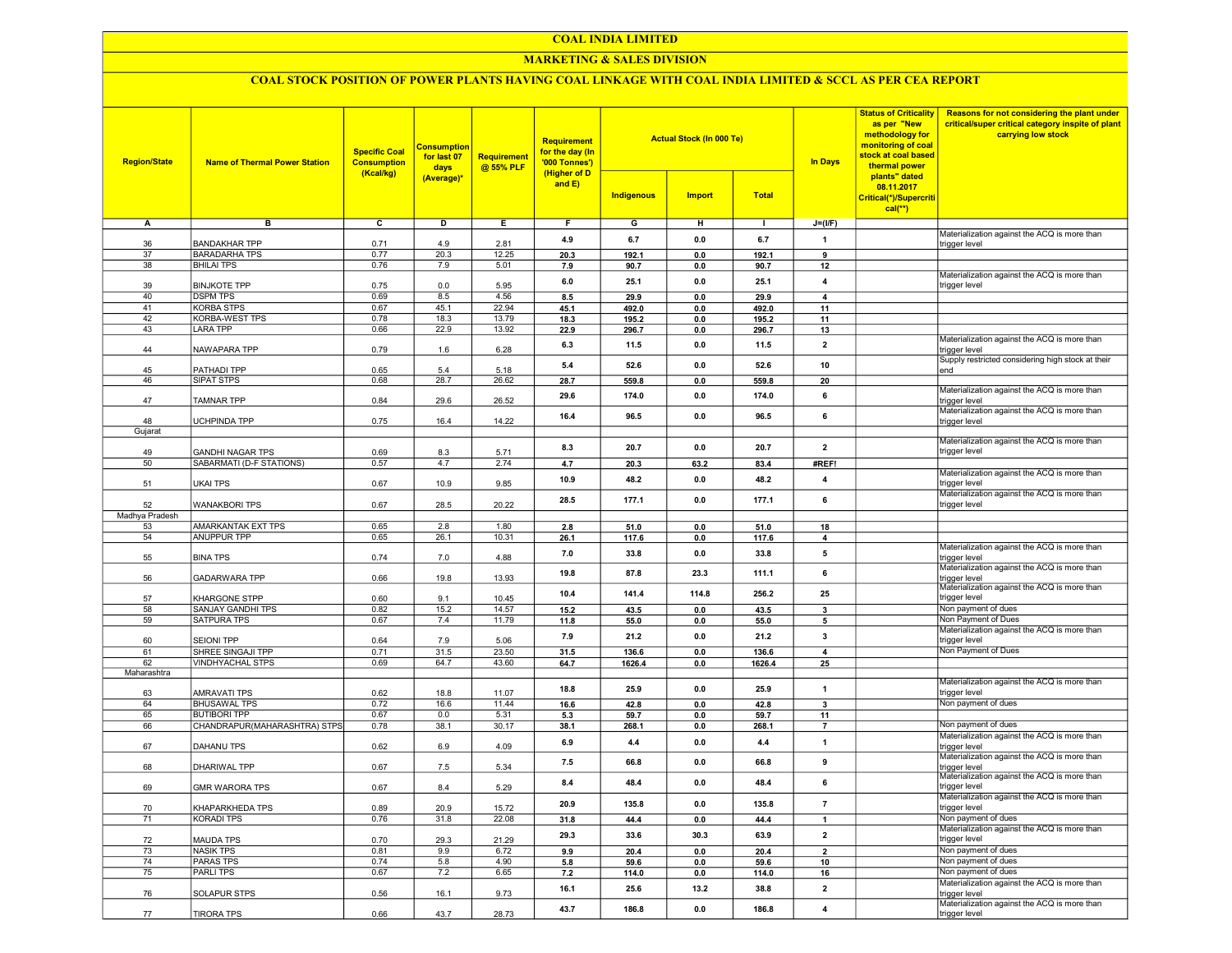#### COAL INDIA LIMITED

## MARKETING & SALES DIVISION

# COAL STOCK POSITION OF POWER PLANTS HAVING COAL LINKAGE WITH COAL INDIA LIMITED & SCCL AS PER CEA REPORT

| <b>Region/State</b>           | <b>Name of Thermal Power Station</b>        | <b>Specific Coal</b><br><b>Consumption</b><br>(Kcal/kg) | <b>Consumption</b><br>for last 07<br>days | Requirement<br>@ 55% PLF | Requirement<br>for the day (In<br>'000 Tonnes')<br>(Higher of D |               | <b>Actual Stock (In 000 Te)</b> |                | In Days                 | <b>Status of Criticality</b><br>as per "New<br>methodology for<br>monitoring of coal<br>stock at coal based<br>thermal power | Reasons for not considering the plant under<br>critical/super critical category inspite of plant<br>carrying low stock |
|-------------------------------|---------------------------------------------|---------------------------------------------------------|-------------------------------------------|--------------------------|-----------------------------------------------------------------|---------------|---------------------------------|----------------|-------------------------|------------------------------------------------------------------------------------------------------------------------------|------------------------------------------------------------------------------------------------------------------------|
|                               |                                             |                                                         | (Average)*                                |                          | and E)                                                          | Indigenous    | <b>Import</b>                   | <b>Total</b>   |                         | plants" dated<br>08.11.2017<br>Critical(*)/Supercriti<br>$cal(**)$                                                           |                                                                                                                        |
| A                             | B                                           | $\overline{\mathsf{c}}$                                 | D                                         | E                        | F                                                               | G             | H                               | $\blacksquare$ | $J=(UF)$                |                                                                                                                              |                                                                                                                        |
| 78<br>Total of Western Region | WARDHA WARORA TPP                           | 0.66                                                    | 4.9                                       | 4.71                     | 4.9                                                             | 142.8         | 0.0                             | 142.8          | 29                      | $\overline{0}$                                                                                                               |                                                                                                                        |
| Southern                      |                                             |                                                         |                                           |                          |                                                                 |               |                                 |                |                         |                                                                                                                              |                                                                                                                        |
| Andhra Pradesh                |                                             |                                                         |                                           |                          |                                                                 |               |                                 |                |                         |                                                                                                                              |                                                                                                                        |
| 79                            | DAMODARAM SANJEEVAIAH TPS                   | 0.66                                                    | 13.2                                      | 13.85                    | 13.8                                                            | 89.5          | 0.0                             | 89.5           | 6                       |                                                                                                                              | Materialization against the ACQ is more than<br>trigger level                                                          |
| 80                            | Dr. N.TATA RAO TPS                          | 0.77                                                    | 26.8                                      | 17.90                    | 26.8                                                            | 67.6          | 0.0                             | 67.6           | $\overline{\mathbf{3}}$ |                                                                                                                              | Materialization against the ACQ is more than<br>trigger level                                                          |
| 81                            | PAINAMPURAM TPP                             | 0.59                                                    | 15.5                                      | 10.21                    | 15.5                                                            | 41.2          | 108.2                           | 149.4          | 10                      |                                                                                                                              | Materialization against the ACQ is more than<br>trigger level                                                          |
| 82                            | RAYALASEEMA TPS                             | 0.76                                                    | 19.0                                      | 16.60                    | 19.0                                                            | 38.1          | 0.0                             | 38.1           | $\overline{2}$          |                                                                                                                              | Materialization against the ACQ is more than<br>trigger level                                                          |
| 83                            | <b>SIMHADRI</b>                             | 0.78                                                    | 28.6                                      | 20.54                    | 28.6                                                            | 209.5         | 36.0                            | 245.5          | 9                       |                                                                                                                              | Materialization against the ACQ is more than<br>trigger level                                                          |
| 84                            | SGPL TPP                                    | 0.53                                                    | 17.1                                      | 9.26                     | 17.1                                                            | 4.5           | 181.4                           | 185.9          | 11                      |                                                                                                                              | Materialization against the ACQ is more than<br>trigger level                                                          |
| 85                            | <b>VIZAG TPP</b>                            | 0.67                                                    | 9.9                                       | 9.20                     | 9.9                                                             | 88.3          | 0.0                             | 88.3           | 9                       |                                                                                                                              | Less Supply of rakes from Railways                                                                                     |
| Karnataka<br>86               | <b>BELLARY TPS</b>                          |                                                         | 20.3                                      | 14.23                    | 20.3                                                            | 45.3          | 0.0                             | 45.3           | $\overline{\mathbf{2}}$ |                                                                                                                              | Materialization against the ACQ is more than                                                                           |
| 87                            | KUDGI STPP                                  | 0.63<br>0.63                                            | 20.1                                      | 19.90                    | 20.1                                                            | 66.4          | 29.9                            | 96.3           | 5                       |                                                                                                                              | trigger level<br>Materialization against the ACQ is more than<br>trigger level                                         |
| 88                            | RAICHUR TPS                                 | 0.66                                                    | 20.6                                      | 14.98                    | 20.6                                                            | 573           | 0.0                             | 57.3           | $\overline{\mathbf{3}}$ |                                                                                                                              | Materialization against the ACQ is more than<br>trigger level                                                          |
| 89                            | YERMARUS TPP                                | 0.62                                                    | 9.3                                       | 13.09                    | 13.1                                                            | 98.5          | 0.0                             | 98.5           | 8                       |                                                                                                                              | Materialization against the ACQ is more than<br>trigger level                                                          |
| <b>Tamil Nadu</b>             |                                             |                                                         |                                           |                          |                                                                 |               |                                 |                |                         |                                                                                                                              |                                                                                                                        |
| 90                            | METTUR TPS                                  | 0.81                                                    | 8.9                                       | 8.98                     | 9.0                                                             | 59.9          | 0.0                             | 59.9           | $\bf 7$                 |                                                                                                                              | Materialization against the ACQ is more than<br>trigger level                                                          |
| 91                            | METTUR TPS - II                             | 0.78                                                    | 5.2                                       | 6.16                     | 6.2                                                             | 58.4          | 0.0                             | 58.4           | 9                       |                                                                                                                              | Materialization against the ACQ is more than<br>trigger level                                                          |
| 92                            | NORTH CHENNAI TPS                           | 0.82                                                    | 27.5                                      | 19.78                    | 27.5                                                            | 50.6          | 0.0                             | 50.6           | $\overline{\mathbf{2}}$ |                                                                                                                              | Materialization against the ACQ is more than<br>trigger level                                                          |
| 93                            | <b>TUTICORIN TPS</b>                        | 0.96                                                    | 7.3                                       | 13.31                    | 13.3                                                            | 57.7          | 0.0                             | 57.7           | 4                       |                                                                                                                              | Materialization against the ACQ is more than<br>trigger level                                                          |
| 94                            | <b>VALLUR TPP</b>                           | 0.72                                                    | 20.6                                      | 14.26                    | 20.6                                                            | 167.1         | 0.0                             | 167.1          | 8                       |                                                                                                                              | Materialization against the ACQ is more than<br>trigger level                                                          |
| Telangana                     | <b>BHADRADRI TPP</b>                        | 0.69                                                    | 10.8                                      | 9.83                     |                                                                 |               |                                 |                | 9                       |                                                                                                                              |                                                                                                                        |
| 95<br>96                      | KAKATIYA TPS                                | 0.57                                                    | 13.8                                      | 8.33                     | 10.8<br>13.8                                                    | 92.4<br>148.4 | 0.0<br>0.0                      | 92.4<br>148.4  | 11                      |                                                                                                                              |                                                                                                                        |
| 97                            | <b>KOTHAGUDEM TPS (NEW)</b>                 | 0.64                                                    | 13.2                                      | 8.46                     | 13.2                                                            | 117.7         | 0.0                             | 117.7          | 9                       |                                                                                                                              |                                                                                                                        |
| 98                            | KOTHAGUDEM TPS (STAGE-7)                    | 0.50                                                    | 9.4                                       | 5.23                     | 9.4                                                             | 42.4          | 0.0                             | 42.4           | 5                       |                                                                                                                              |                                                                                                                        |
| 99                            | RAMAGUNDEM STPS                             | 0.62                                                    | 33.6                                      | 21.33                    | 33.6                                                            | 112.8         | 0.0                             | 112.8          | 3                       |                                                                                                                              |                                                                                                                        |
| 100                           | RAMAGUNDEM-B TPS                            | 0.77                                                    | 0.4                                       | 0.64                     | 0.6                                                             | 10.7          | 0.0                             | 10.7           | 17                      |                                                                                                                              |                                                                                                                        |
| 101                           | <b>SINGARENI TPP</b>                        | 0.58                                                    | 12.7                                      | 9.12                     | 12.7                                                            | 104.3         | 0.0                             | 104.3          | 8                       |                                                                                                                              |                                                                                                                        |
| Total of Southern Region      |                                             |                                                         |                                           |                          |                                                                 |               |                                 |                |                         | $\overline{0}$                                                                                                               |                                                                                                                        |
| Eastern<br>Bihar              |                                             |                                                         |                                           |                          |                                                                 |               |                                 |                |                         |                                                                                                                              |                                                                                                                        |
| 102                           | <b>BARAUNI TPS</b>                          | 0.63                                                    | 5.7                                       | 5.90                     | 5.9                                                             | 63.2          | 0.0                             | 63.2           | 11                      |                                                                                                                              |                                                                                                                        |
| 103                           | BARH I                                      | 0.67                                                    | 7.9                                       | 5.84                     | 7.9                                                             | 68.0          | 0.0                             | 68.0           | 9                       |                                                                                                                              |                                                                                                                        |
| 104                           | <b>BARH II</b>                              | 0.67                                                    | 15.7                                      | 11.67                    | 15.7                                                            | 135.9         | 0.0                             | 135.9          | 9                       |                                                                                                                              |                                                                                                                        |
| 105                           | KAHALGAON TPS                               | 0.80                                                    | 37.8                                      | 24.62                    | 37.8                                                            | 142.5         | 8.7                             | 151.2          | $\overline{\mathbf{4}}$ |                                                                                                                              | Materialization against the ACQ is more than<br>trigger level                                                          |
| 106                           | MUZAFFARPUR TPS                             | 0.77                                                    | 5.2                                       | 3.95                     | 5.2                                                             | 72.3          | 0.0                             | 72.3           | 14                      |                                                                                                                              | Materialization against the ACQ is more than<br>trigger level                                                          |
| 107                           | <b>NABINAGAR STPP</b>                       | 0.58                                                    | 16.4                                      | 15.21                    | 16.4                                                            | 196.7         | $0.0\,$                         | 196.7          | 12                      |                                                                                                                              |                                                                                                                        |
| 108                           | NABINAGAR TPP                               | 0.69                                                    | 15.3                                      | 9.06                     | 15.3                                                            | 42.1          | 0.0                             | 42.1           | 3                       |                                                                                                                              | Materialization against the ACQ is more than<br>trigger level                                                          |
| Jharkhand                     |                                             |                                                         |                                           |                          |                                                                 |               |                                 |                |                         |                                                                                                                              |                                                                                                                        |
| 109                           | BOKARO TPS 'A' EXP                          | 0.57                                                    | 6.3                                       | 3.78                     | 6.3                                                             | 106.2         | 0.0                             | 106.2          | 17                      |                                                                                                                              |                                                                                                                        |
| 110<br>111                    | CHANDRAPURA(DVC) TPS<br><b>JOJOBERA TPS</b> | 0.61<br>0.69                                            | 6.4<br>3.5                                | 4.06<br>2.18             | 6.4                                                             | 134.3         | 10.6                            | 144.9          | 23                      |                                                                                                                              |                                                                                                                        |
| 112                           | <b>KODARMA TPP</b>                          | 0.62                                                    | 12.7                                      | 8.23                     | 3.5<br>12.7                                                     | 39.4<br>118.2 | 0.0<br>14.0                     | 39.4<br>132.2  | 11<br>10                |                                                                                                                              |                                                                                                                        |
| 113                           | MAHADEV PRASAD STPP                         | 0.70                                                    | 8.6                                       | 5.01                     | 8.6                                                             | 32.2          | 0.0                             | 32.2           | 4                       |                                                                                                                              | Materialization against the ACQ is more than<br>trigger level                                                          |
| 114                           | MAITHON RB TPP                              | 0.64                                                    | 8.6                                       | 8.89                     | 8.9                                                             | 219.1         | 0.0                             | 219.1          | 25                      |                                                                                                                              |                                                                                                                        |